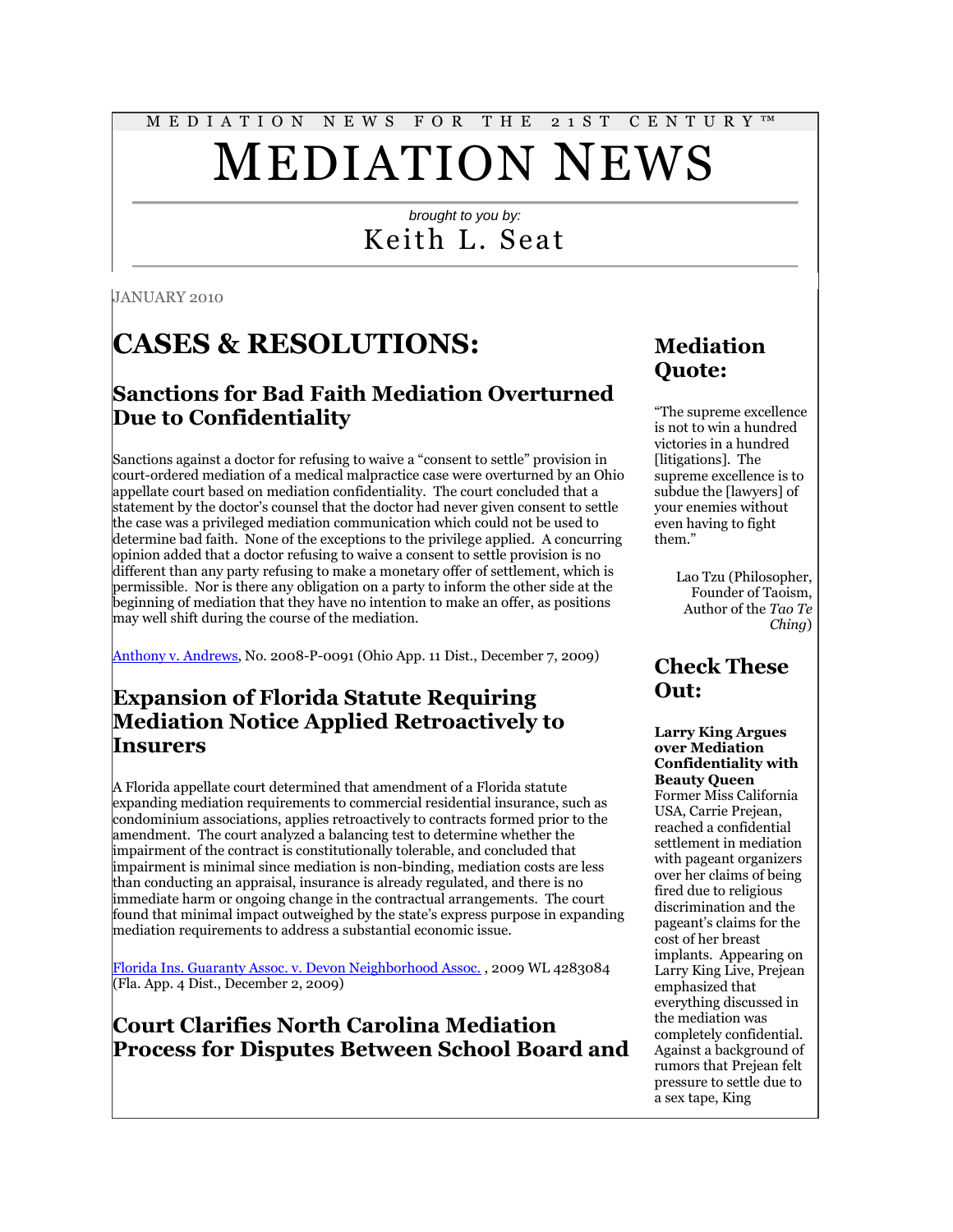# **County over Funding**

A North Carolina appellate court interpreted the detailed provisions requiring mediation of funding disputes between the board of education and the board of county commissioners and determined that appropriation of more school funds by the county does not again trigger the notification and statutory mediation process if the amount is still considered insufficient by the school board. If the mediation has not been successful by the statutory deadline, the mediator must declare impasse, which triggers the right to file suit and gives the court subject matter jurisdiction.

[Duplin County Bd. of Educ. v. Duplin County Bd. of County Com'rs](http://tinyurl.com/yj8x85h) , 2009 WL  $3837004$  (N.C. App., November 17, 2009) (Subscription Required)

### **Tribe Seeks Mediation of Ongoing Dispute with Canada Border Services Agency**

A dispute over the arming of Canada Border Services Agency officers at a station on the reservation of the Mohawk Council of Akwesasne has festered for many months despite attempts at dialogue and visits by several Members of Parliament. The tribe has been suggesting mediation since the beginning of the conflict. Both sides may finally be leaning toward mediation as the only way to resolve the issues.

[Watertown Daily Times](http://www.watertowndailytimes.com/article/20091105/NEWS05/311059958) (November 5, 2009)

# **Other Notable Cases and Proceedings**

- After a year of mediation, insurance broker Marsh & McClennan agrees to pay \$400 million to settle class action claims of bid-rigging. [AmLawDaily](http://tinyurl.com/ybhnrx3) (November 13, 2009)
- Comverse agrees in mediation to pay \$225 million to resolve a securities class action case over backdated stock options. The long mediation first determined the amount of settlement and then determined how payment would be made, with a contingency plan in case the initial approach doesn't work. Out of 39 options backdating class actions, 22 have now settled, nine have been dismissed and nine are still pending. [AmLaw](http://tinyurl.com/yhzhkhg)  [Litigation Daily](http://tinyurl.com/yhzhkhg) (December 18, 2009)
- The Kansas Attorney General announced that successful mediation has prevented the closing of the only hospital in Pawnee County. While several due diligence and approval steps remain, transfer of ownership is to be completed by March 1. [Hutch News.com](http://www.hutchnews.com/Todaystop/hospital2009-12-23T19-57-41) (December 23, 2009)
- A dispute over the terms for ongoing rebroadcast of Sinclair signals over Mediacom stations – including New Year's bowl games – resulted in mediation that was not immediately successful but was followed by postponement of the December 31 deadline and ultimate agreement. [PNJ.com](http://tinyurl.com/yjxx3ap) (December 22, 2009)[; TH Online](http://www.thonline.com/article.cfm?id=268310.) (December 31, 2009); National [Journal.com](http://techdailydose.nationaljournal.com/2010/01/sinclair-mediacom-reach-deal.php) (January 7, 2010)
- San Diego Gas & Electric Co. has begun a four month mediation with county officials, school leaders, consumer advocates and firefighters to determine how to balance cutting power to prevent wildfires against the burden on users of electricity. The California Public Utilities Commission encouraged a better balancing, finding the initial proposal to cut power during certain weather conditions ill-conceived. [Sign on San Diego.com](http://www.signonsandiego.com/news/2009/dec/19/sdge-critics-gather-talks/) (December 19, 2009)
- County government and public school officials mediated for ten hours, but could not resolve a dispute over collecting taxes for the school district,

continued to press for details about why she decided to settle, apart from the settlement terms. Prejean repeated that the mediation was confidential, told King he was inappropriate and threatened to walk off his show. [CBSNews.com](http://www.cbsnews.com/blogs/2009/11/12/crimesider/entry5628274.shtml) (November 12, 2009); [Big Hollywood](http://tinyurl.com/y85c4lp) (November 6, 2009)

#### **Update on Christian Teen Who Ran Away from Muslim Family**

The teenager who ran away to Florida from her Muslim family who she said threatened to harm her for converting to Christianity has returned to Ohio. At a court hearing, an Ohio judge rejected the family's request for mediation without attorneys present, and agreed with the girl's attorney to continue with counseling and delay mediation. [SNP Online.com](http://www.snponline.com/articles/2009/12/23/multiple_papers/news/allnabary%20_20091223_0315pm_20.txt)

(December 23, 2009)

#### **Update from the Front Lines**

The woman who bit a mediator in a courthouse (as previously reported) has been required to undergo anger management therapy and pay restitution for the mediator's medical bills. This resolution was ordered by the court. [Boston Herald](http://tinyurl.com/ycu8ga5) (November 17, 2009)

# **Other Cases & News:**

Appellate Court Stays Recall of Bratz Dolls Due to Copyright Infringement and Orders Parties to Participate in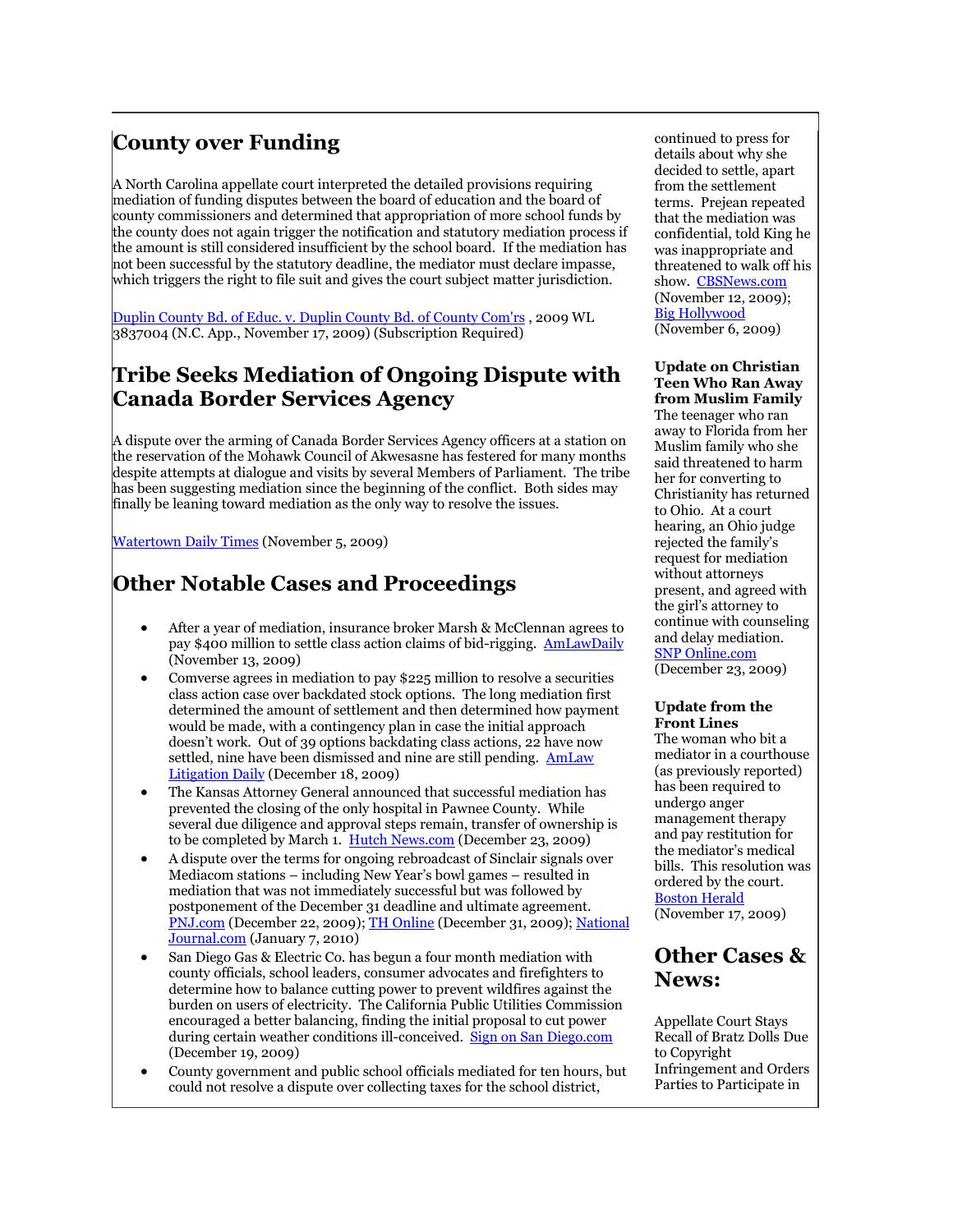which one party lamented was a \$7,000 issue that was likely to cost \$300,000 to \$400,000 to litigate. [Beeville Bee](http://tinyurl.com/yhtg4da) (December 21, 2009)

- A town meeting is scheduled to discuss an agreement reached in mediation between the town and a former secretary who was awarded \$1.3 million after suing under the state's whistleblower act. The town's insurance will pay at least 50% of the settlement, leaving the town to pay no more than \$450,000. The Board of Selectmen must approve any settlement before it is final, but doesn't plan to act until after the informational town meeting. [Norwich Bulletin](http://www.norwichbulletin.com/news/x1479446324/Griswold-Charron-reach-tentative-deal) (December 14, 2009); [Norwich Bulletin](http://tinyurl.com/yhrlh7g) (December 16, 2009)
- Mediation over attorneys' fees yields \$190,000 for ACLU's efforts in bringing a class action against the county for conditions in the county jail. The Canyon County, Idaho board unanimously approved the compromise to keep from further increasing costs. **[Idaho Statesman](http://www.idahostatesman.com/mobile/story/980219.html)** (November 19, 2009)
- Litigation has been filed seeking a new evaluation of the Federal Highway Administration's plans for the Ohio River Bridges Project, which is likely to cost over \$4.1 billion. Both sides have agreed to seek the help of a mediator to try to resolve the matter. [Courier-Journal](http://tinyurl.com/yg66ayz) (December 23, 2009) (Subscription Required)
- The mediation program instituted in 2008 for Montana grain shippers to resolve disputes over grain freight rates with BNSF Railway has been triggered by a signed complaint from a wheat producer. Under the program, the issues will be mediated within thirty days and, if not resolved, will then go to binding arbitration. [Great Falls Tribune](http://tinyurl.com/yzfj7dy) (November 24, 2009)
- Louisiana is seeking mediation over the refusal of the U.S. Army Corps of Engineers to use the 60 million tons of sediment dredged from the lower Mississippi River each year to rebuild wetlands due to higher expense. The Coastal Zone Management Act permits a state to seek mediation if federal action is inconsistent with the state's coastal management plan. [Huffington Post](http://tinyurl.com/yb5jpeh) (November 24, 2009)[; Nola.com](http://www.nola.com/opinions/index.ssf/2009/11/new_orleans_area_mud-wrestles.html) (November 29, 2009)
- Mediation is scheduled between the homeowners of two islands and a local government in Florida about where sand to be dredged from Destin harbor by the U.S. Army Corps of Engineers should be placed; both islands seek beach replenishment. [Destin Log](http://www.thedestinlog.com/news/isle-12310-last-homeowners.html) (December 18, 2009)

# **NEWS & INITIATIVES:**

### **Appellate Mediation Experience Differs Across States**

Mediation programs for litigated cases on appeal are developing around the country, such as the pilot mediation program beginning in Maryland's Court of Special Appeals. Maryland hopes to reduce the 1,300 civil appellate cases heard each year by the court, and will conduct its pilot program for at least a year. However, a pilot appellate program in the Arkansas appellate courts has been slow to develop. After a year, only a couple of appellate cases have been mediated in Arkansas's voluntary program. The state supreme court justice who oversees the program suggests a key difference is that Arkansas does not have the congested court dockets of other states.

[Daily Record](http://findarticles.com/p/articles/mi_qn4183/is_20091122/ai_n42260240/) (November 22, 2009)[; Arkansas Times](http://tinyurl.com/y869obn) (November 19, 2009)

Expedited Mediation[, LA](http://www.latimes.com/business/la-fi-mga-bratz10-2009dec10,0,1400332.story)  [Times.com](http://www.latimes.com/business/la-fi-mga-bratz10-2009dec10,0,1400332.story) (December 10, 2009)

Comprehensive Settlement by John Hancock Life Insurance Company and Hoosier Energy Rural Electric Cooperative of Litigation over Leaseback Transaction Approved by Federal District Court, [Auto-mobi.info](http://www.auto-mobi.info/index.php?option=com_content&task=view&id=12790&Itemid=50) (December 26, 2009)

Mediator Appointed to Help Utah and Navajo Nation Resolve Dispute over Decades of Oil and Gas Royalties, [SLTribune](http://www.sltrib.com/news/ci_13985901) (December 12, 2009)

Martha's Vineyard Center for Dispute Resolution Celebrates 25th Anniversary with Resolution by Massachusetts House of Representatives, [Martha's Vineyard](http://www.mvgazette.com/article.php?23720)  [Gazette](http://www.mvgazette.com/article.php?23720) (November 27, 2009)

Ohio Attorney General Requests Delay of Hospital Merger and Mediation to Consider How to Minimize Harmful Effects to Public[, Cincinnati.com](http://tinyurl.com/ykzjy3c) (December 7, 2009); [Cincinatti.com](http://news.cincinnati.com/article/20091222/NEWS01/312220044/Hospitals+asked+to+delay+merger) (December 22, 2009)

Court Sets Mediation Deadline in Multimillion Dollar Damages Case Involving 2006 Helicopter Crash During Filming of "The Final Season" Movie, [WCF](http://www.wcfcourier.com/news/local/article_d94b5120-d91e-11de-ab36-001cc4c03286.html)  [Courier.com](http://www.wcfcourier.com/news/local/article_d94b5120-d91e-11de-ab36-001cc4c03286.html) (November 24, 2009)

Massive Repairs of New Denver Art Museum to Be Resolved in Mediation[, CBS 4](http://cbs4denver.com/investigates/hamilton.wing.museum.2.1386668.html)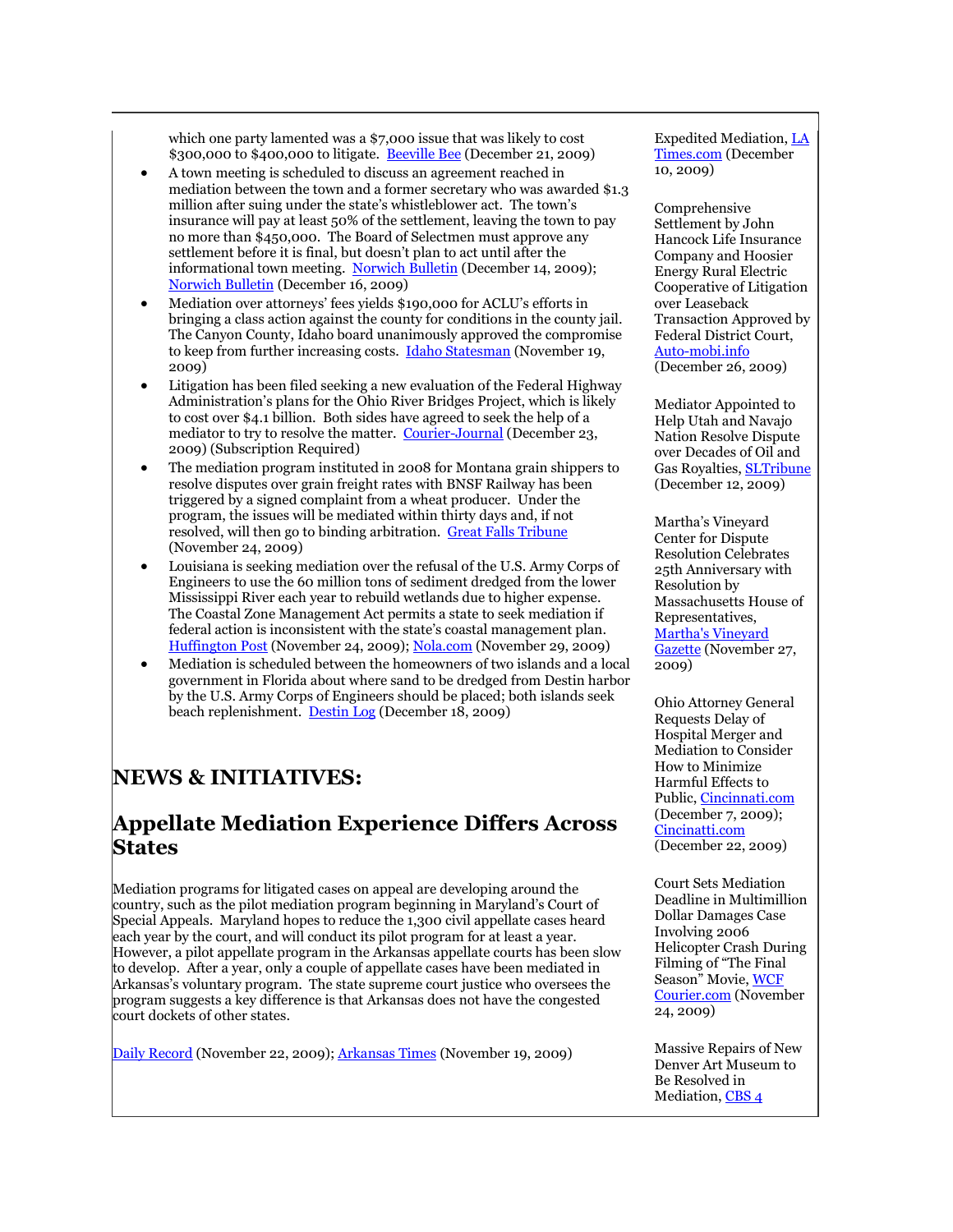# **Texas Gives Patients Right to Mediate "Balance Billing" Claims**

Texas has enacted legislation allowing patients in preferred-provider or state benefit plans to mediate whenever they would have to pay over \$1,000 for services of out-of-network doctors received at in-network hospitals. The Texas Department of Insurance is drafting rules to implement the statute, which takes effect in September 2010. An informal telephone call between the parties must occur within 30 days of the patient's request for mediation, and the full mediation session must be conducted within 180 days. Mediators will be appointed by the Texas Office of Administrative Hearings.

[Star-Telegram.com](http://www.star-telegram.com/texas/story/1791293.html) (November 25, 2009)

### **Texas Mediation Program for Hurricane Ike Claims Has Few Takers in First Months**

After lengthy consideration, the Texas Department of Insurance launched a mediation program on September 1 for Hurricane Ike claims, but has received only a handful of requests for mediation. The Department allows insurers not to participate in the program, so only three companies covering one-fourth of the state's property insurance have chosen to do so. Further, the program relies on insurers to do outreach to claimants, resulting in a modest number of letters being sent to policyholders and raising concerns that the companies may cherry-pick who they contact. The mediation company chosen to manage the program has been prevented by the state from advertising the availability of the program, so has mediated only six Hurricane Ike cases – all of which settled.

[Chron.com](http://www.chron.com/disp/story.mpl/business/6703990.html) (November 5, 2009)[; KHOU.com](http://tinyurl.com/yakcjp5) (November 25, 2009)

### **Minnesota Farmer-Lender Mediation Program Seeing Much Greater Use**

The annual report on the Farmer-Lender Mediation Program in Minnesota shows a significant increase in the use of mediation over the last year. Farmers made about 1,200 requests for mediation in the program in 2009, an increase of 86 percent over 2008. The total amount of debt involved was \$322 million, more than double 2008. Over a third of the debts have been restructured or resolved, while about 45 percent are still pending in mediation. Creditors with secured debts over \$5,000 against agricultural property in Minnesota are required to offer mediation prior to judgment collection, repossession or foreclosure. Farmers choosing mediation have 90 days to work with lenders to renegotiate their debts.

[UM News](http://tinyurl.com/ydjlxh5) (November 4, 2009); [2009 Annual Report](http://www.extension.umn.edu/go/1012)

# **Congress May Require Auto Makers to Mediate with Rejected Dealers**

Several bills have been introduced relating to the economic rights of automobile dealers rejected by auto makers in which the federal government has an ownership interest. Negotiations over the federal legislation has included the issue of whether arbitration or mediation might be a useful process for dealers who lost franchises. Chrysler and GM reportedly agreed to offer an arbitration process to affected

Denver.com (Denver 22, 2009)

Port Commissioners Suspend Litigation in Order to Pursue Mediation in Attempt to Terminate 100-Year Lease with Seafood Market, [Bandon Western](http://www.bandonwesternworld.com/articles/2009/12/24/news/doc4b32b785765e9484077416.txt)  [World](http://www.bandonwesternworld.com/articles/2009/12/24/news/doc4b32b785765e9484077416.txt) (December 24, 2009)

After Year of Mediation, Environmental Groups File Suit Against Environmental Regulations that County in Washington State Has Not Yet Finished, [Daily](http://www.thedailyworld.com/articles/2009/12/26/local_news/doc4b35b81a7eb76197681007.txt)  [World.com](http://www.thedailyworld.com/articles/2009/12/26/local_news/doc4b35b81a7eb76197681007.txt) (December 26, 2009)

Eight Year Old Lawsuit by Victims in 2001 West Virginia Flood Moves to Mediation[, West Virginia](http://www.wvnstv.com/story.cfm?func=viewstory&storyid=71773)  [Media](http://www.wvnstv.com/story.cfm?func=viewstory&storyid=71773) (December 11, 2009)

Judge Schedules Mediation Between Mayor and Four City Council Members Charged with Misconduct, [GazetteXtra.com](http://tinyurl.com/y882z58) (November 13, 2009)

Mistrust and Confrontation on Park District Commission Leads Commissioners to Seek Mediation, [Daily](http://www.dailyherald.com/story/?id=344965)  [Herald](http://www.dailyherald.com/story/?id=344965) (December 17, 2009)

Year-Long Mediation Between City and Township over Economic Development Ongoing, [SNP Online](http://tinyurl.com/yknwooe) (December 9, 2009)

Court Sends Lawsuit Against School for Sexual and Mental Abuse to Mediation[, WREG.com](http://www.wreg.com/news/sns-ap-ms--schoolabuselawsuit,0,6446947.story)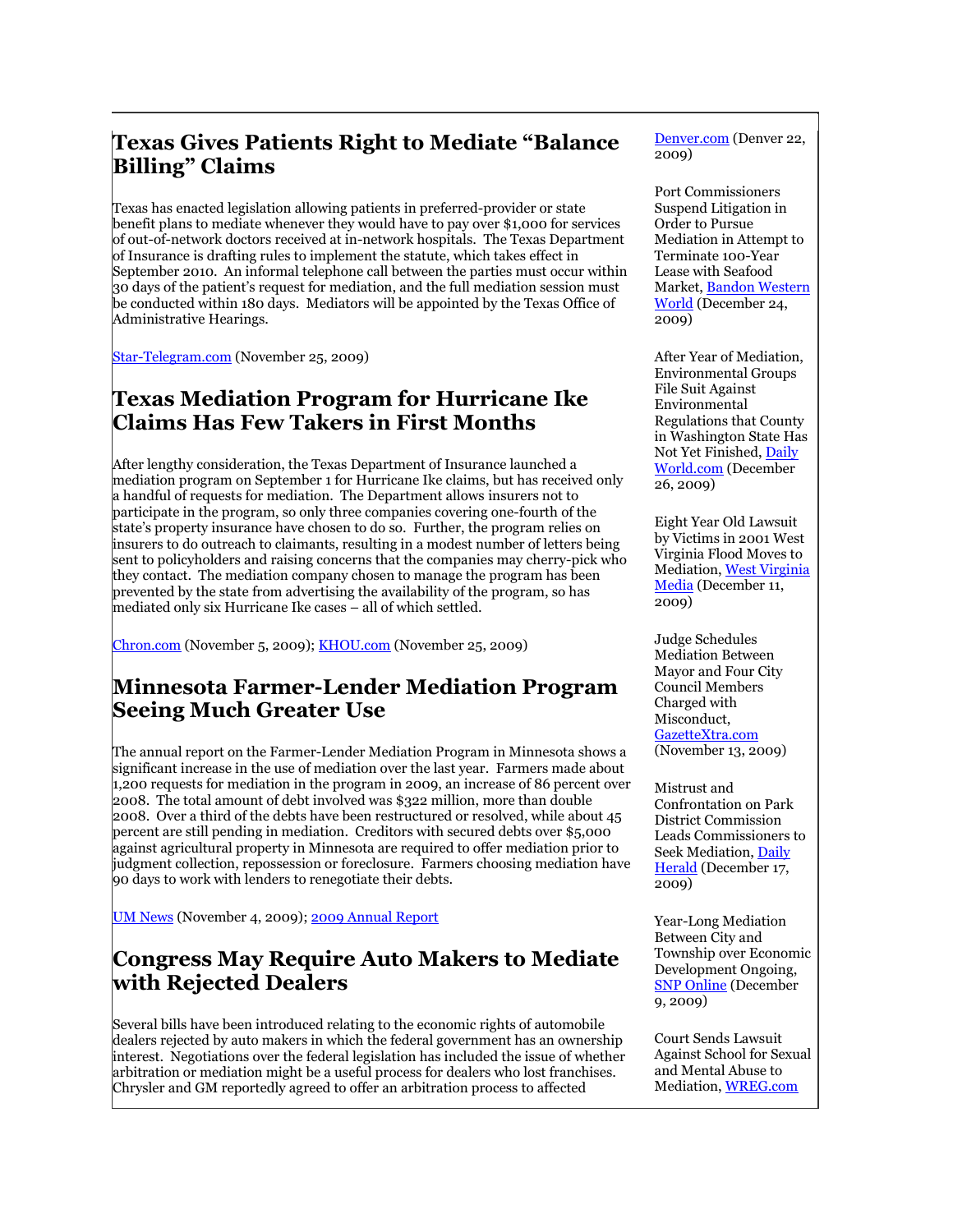dealers, but dealers have sought mediation instead.

[WSJ Online](http://tinyurl.com/ykftscp) (December 10, 2009)

# **Archdiocese Resolves Nearly All Clergy Abuse Cases Through Mediation**

The latest figures from the St. Louis Archdiocese show that it spent \$350,000 last year on victims abused by priests and more than twice that on its lawyers, although over the past ten years victims received \$7.6 million while its lawyers were paid \$5.9 million. The archdiocese set up a mediation program in 2003. An attorney for the archdiocese states that it attempts to address credible cases through mediation and has resolved up to 90 percent of the cases that way.

[Kansas City.com](http://www.kansascity.com/news/breaking_news/story/1573694.html) (November 16, 2009)

# **Update on Home Foreclosure Mediation**

- The Foreclosure Mandatory Mediation Act, [S. 2912,](http://www.gpo.gov/fdsys/pkg/BILLS-111s2912IS/pdf/BILLS-111s2912IS.pdf) was introduced in the Senate in December by Senator Nelson (D-Fla.). The **federal** legislation would require mandatory mediation by lenders of loans with federal guarantees or federal insurance. The required one-time mediation would involve both the mortgagor and a housing counseling agency and would be paid for by the lender. [US Federal News](http://tinyurl.com/yfy2tvb) (December 30, 2009) (Subscription Required)
- The **Florida** Supreme Court is creating a state-wide managed mediation program in an effort to help more homeowners avoid foreclosure. All new foreclosure cases involving primary residences will be referred to mediation once Florida's 20 judicial circuits issue administrative orders, which may take months. Homeowners must see a foreclosure counselor to be eligible for mediation. Lenders are responsible for mediation costs, which are capped at \$750. Tenants can opt into mediation, but must share costs with the lender. Mediators must be from non-profit organizations which can sustain operations without any payment from the courts. The program also requires statewide data collection on mediation outcomes. [Bradenton Herald](http://tinyurl.com/yhe2q7n) (December 29, 2009) (Subscription Required)
- The governor of **New York** signed legislation extending to all mortgage borrowers the mandatory settlement conference and other requirements that previously applied only to subprime loans. But success has been elusive, in part because it is difficult to get homeowners to participate in the conferences. In one district 25 percent of borrowers were no-shows at the settlement conference, which are conducted by a single judge or his law clerk. In that district only 28 percent of the conferences held have been successful, but that contrasts favorably with the much larger dockets of Brooklyn and Queens, where less than 10 percent of the meetings have been successful. [Buffalo News](http://www.buffalonews.com/145/story/876424.html) (November 28, 2009)
- The Supreme Court of **Maine** adopted new rules for residential foreclosure mediation, requiring certain financial information to be exchanged and limiting dispositive motions and requests for admissions while mediation is being pursued. The new rules are effective on January 1. [DSNews.com](http://tinyurl.com/yjgmrmf) (December 23, 2009)
- **California** is considering the creation of a mediation program for home foreclosures similar to Nevada or other states. Currently, California simply mandates a call between the parties prior to foreclosure. [SFGate.com](http://www.sfgate.com/cgi-bin/article.cgi?f=/c/a/2009/11/25/BAO81AM52L.DTL) (November 26, 2009); [California Progress Report](http://www.californiaprogressreport.com/site/?q=node/7151) (November 20, 2009); [California Newswire](http://californianewswire.com/2009/11/12/CNW6043_230726.php) (November 12, 2009); [Examiner.com](http://tinyurl.com/yefsbno)

(December 8, 2009)

Mediation Urged by Court in Criminal Case Involving School Principal Who Alleges He Was Choked by Female Boss, [MyCentralJersey.com](http://tinyurl.com/ygspodv) (December 7, 2009)

Parties Request Judge to Delay Determination of Class Status on Hotel Tax Issue to Give Time for Mediation[, Rome News](http://tinyurl.com/ykpqfkv) (December 2009)

Man Who Spent Seven Years in Prison for Murder Before Acquittal on Retrial Obtained Apology and Substantial Damages and Attorneys' Fees from Newspaper, [BBC News](http://news.bbc.co.uk/2/hi/uk_news/8415772.stm) (December 16, 2009)

Claims Against Canada by Three Men for Their Torture in Syria Have Not Reached Resolution in Mediation and Appear Headed to Trial, [Winnipeg Free Press](http://www.winnipegfreepress.com/canada/breakingnews/78561012.html) (December 4, 2009)

Australian Court Requires Parties to Mediate Litigation Costs Losing Party Must Pay for 232 Hearing Days over Four Years, [SMH.com](http://www.smh.com.au/business/jodee-richs-team-prefers-a-bicycle-view-of-court-costs-20091127-jwu2.html) (November 28, 2009)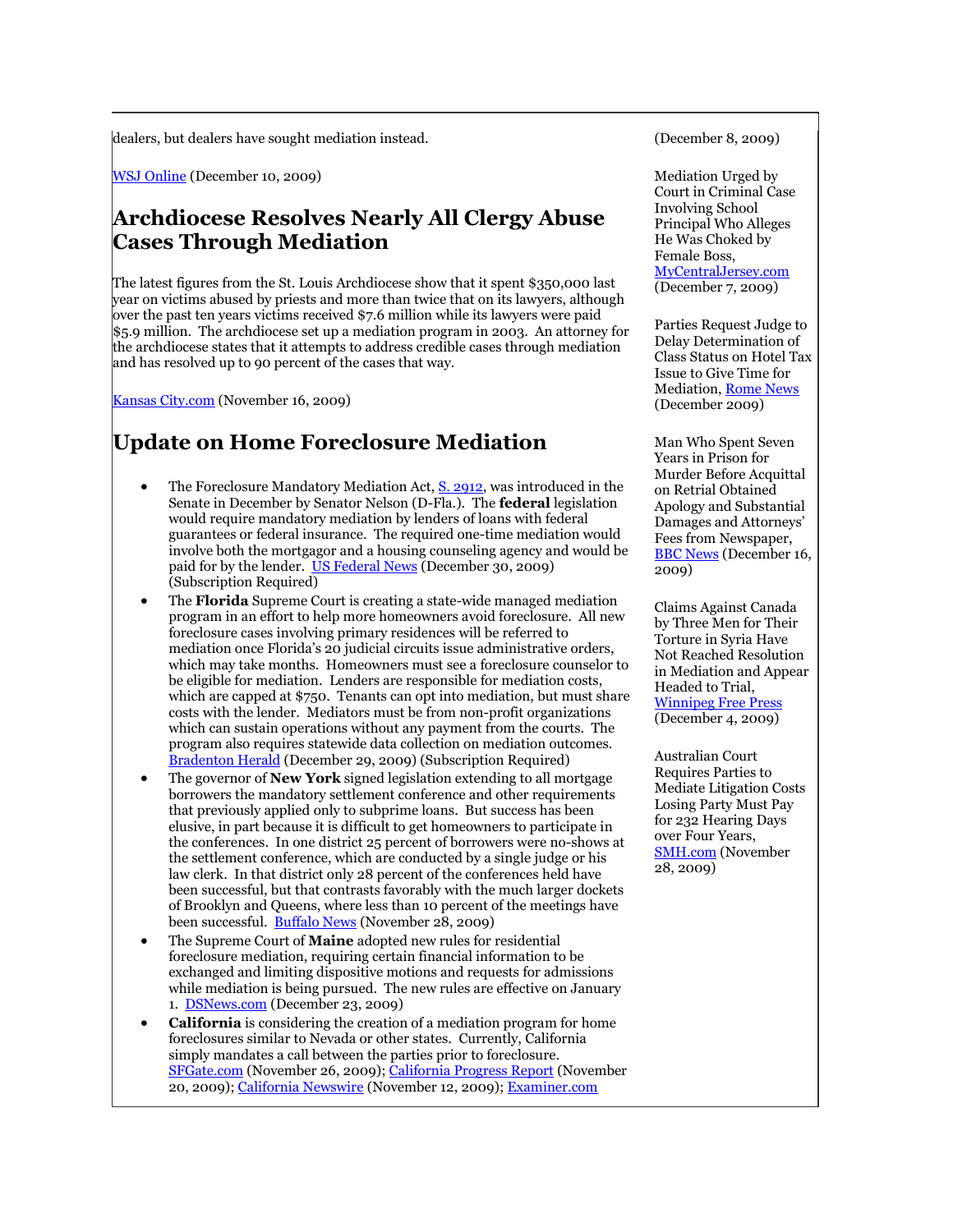(November 4, 2009)

- The governor of **Maryland** introduced legislation requiring mediation in home foreclosure cases and requiring lenders to cover the costs. The state has collaborated with experts and industry representatives to examine how mediation has worked elsewhere. [Hometown Annapolis.com](http://tinyurl.com/ydbp4sq) (November 1, 2009)[; Baltimore Sun](http://www.baltimoresun.com/business/real-estate/bal-bz.mortgage20nov20,0,2355080.story) (November 20, 2009)
- Concerns are being raised about the mediation program in **Nevada**, with some homeowners feeling that lenders are not willing to negotiate in good faith. Senate Majority Leader Harry Reid (D-Nev.) specifically challenged the Bank of America to do more in Nevada, stating that mediators had reported bad faith by the Bank of America in seven of its eight mediations since Nevada's program was launched in August. Over 3,400 homeowners have sought mediation in Nevada, with a little over ten percent having mediated thus far; 75 additional mediators are being sworn in to bring the total in the state to 170. [Las Vegas Sun](http://tinyurl.com/yfqqgtb) (December 1, 2009); [KRNV.com](http://www.krnv.com/Global/story.asp?S=11599919) (December 1, 2009)[; Mercury News](http://www.mercurynews.com/california/ci_13868583) (November 25, 2009)[; Mercury News](http://www.mercurynews.com/news/ci_13976069) (December 11, 2009)
- The **Connecticut** governor and legislators are proud of making foreclosure mediation programs mandatory, resulting in additional benefits to homeowners, with nearly 4,500 cases handled in the program through October and a settlement rate of 75%. [Greenwich-Post.com](http://tinyurl.com/yzccevz) (November 27, 2009)

# **International Mediation Developments**

- The cost of mediation may be recovered as part of litigation costs if a party does not follow the spirit or letter of the pre-action protocol in the **U.K.**  [Boyesturner.com](http://www.boyesturner.com/uploads/news/20091126051927-PLJ238%20p12-15%20Starr.pdf) (November 30, 2009)
- The Chancellor of **Germany** proposed individuals to be the country's first "credit mediator" and work with banks and companies to spur loans and avoid the risk of a credit crunch; a mediator has been selected and mediation may begin March 1. [Bloomberg.com](http://www.bloomberg.com/apps/news?pid=20601100&sid=a4AUlriQ9nak) (November 27, 2009); [WSJ Online](http://online.wsj.com/article/SB125975493378672717.html) (December 2, 2009) (Subscription Required)
- New mediation and arbitration procedures in **Italy** provide additional options to small investors and consumers. [Mondaq](http://www.mondaq.com/article.asp?articleid=91402) (December 23, 2009)
- The National Union of mediators in **Romania** holds its first annual congress at the Romanian Parliament, with a focus on mediation as a foundation for Romanian society. [PR.com](http://www.pr.com/press-release/197521) (December 6, 2009)
- The promotion and use of mediation is considered important to **Macedonia**'s bid for EU membership. [BBC International](http://tinyurl.com/yhwml63)  [Reports\(](http://tinyurl.com/yhwml63)November 24, 2009) (Subscription Required)[; Balkan Insight](http://www.balkaninsight.com/en/main/news/23888/) (November 23, 2009)
- Commercial mediation begins in **Morocco** with resolution of a dispute between the bar association and a health insurance company; USAID sponsored commercial mediation training. [USAID.gov](http://www.usaid.gov/press/frontlines/fl_nov09/p16_mediation091129.html) (November 2009)
- A pool of mediators is being trained in **Dubai, U.A.E.** for three recently established mediation programs. [National](http://www.thenational.ae/apps/pbcs.dll/article?AID=/20091220/BUSINESS/712199874/1005) (December 19, 2009), [Gulfnews.com](http://tinyurl.com/yzy65gr) (November 29, 2009)
- **India** begins a pilot project in five states for mediation centers to handle consumer cases, with assistance from a German group. [Express buzz](http://tinyurl.com/ykxyde9) (December 26, 2009)
- Legislation authorizing mediation in **Nepal** is sent to the cabinet, after which the final step is action by the parliament. [Republica](http://www.myrepublica.com/portal/index.php?action=news_details&news_id=12751) (December 10, 2009)
- The Securities Commission of **Malaysia** is preparing a mediation framework for the capital markets after consultation with industry and public interest groups. [Star Online](http://tinyurl.com/yeu97lq) (November 5, 2009)